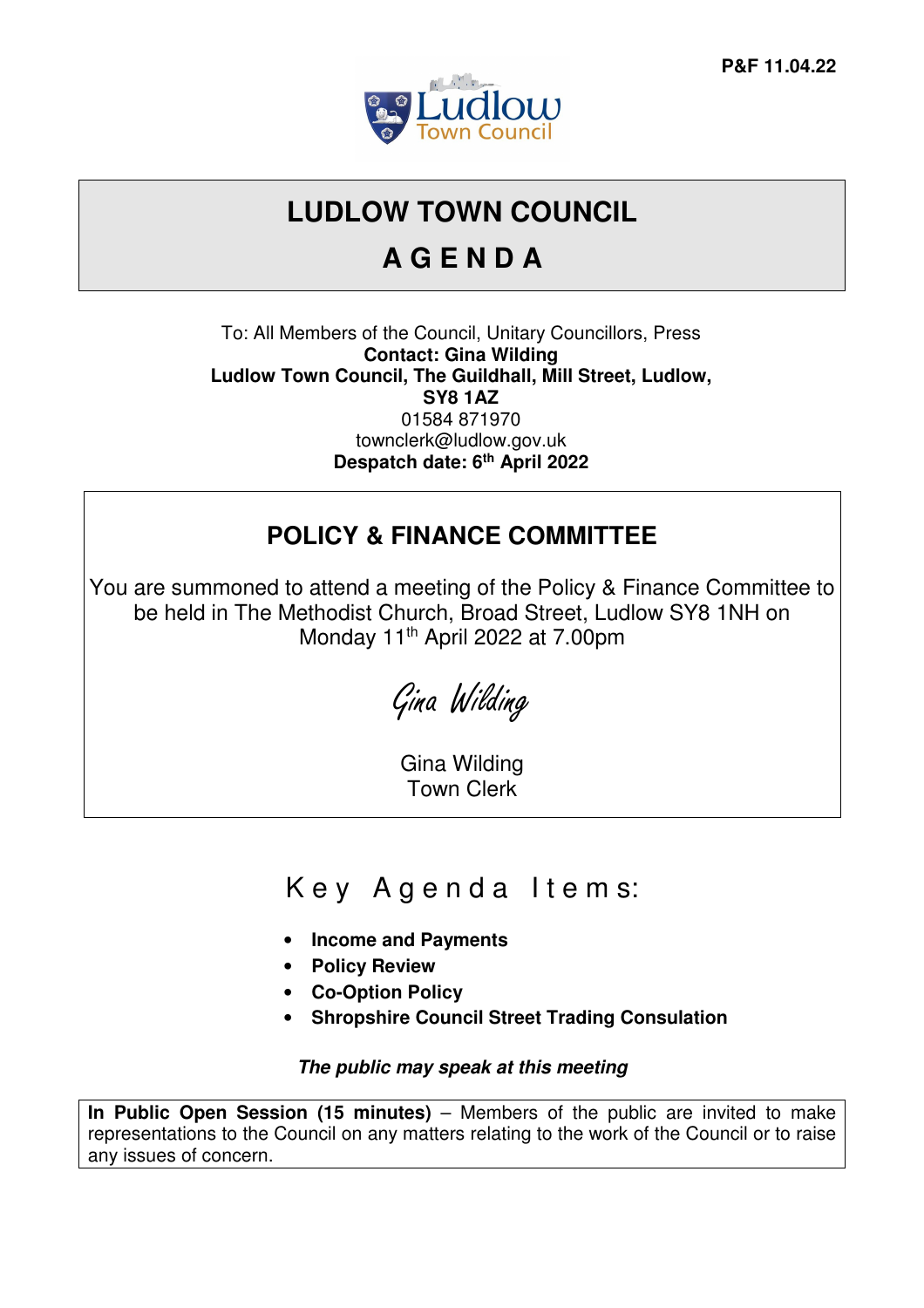

#### **1. Welcome from the Chairman and essential housekeeping information.**

In the event of a fire alarm, please leave in an orderly fashion by the main Exit at the front of the building. In the unlikely event that this route is blocked, please leave through the Fire Exit behind me, and through the side entrance. (For those upstairs there are Fire Exits at the front and at the back) Please assemble on the pavement outside, away from the front of the building.

For fire safety purposes, all attendees of this meeting were asked to give their name upon entry.

**2. Recording of Meetings –** Under the Openness of Local Government Regulations 2014, recording and broadcast including blogging, tweeting and other social media is permitted during public session of Council meetings. The act of recording and broadcasting must not interfere with the meeting.

The Council understands that some members of the public may not wish to be recorded and asks that they make this known immediately.

The Council understands that some members of the public may not wish to be recorded and asks that they turn off their camera and access to the meeting via audio only.

- **3. Apologies** To note apologies received from members of the Committee.
- **4. Declarations of Interests** To receive the declarations of interests from Members of the Committee.
	- a) Disclosable Pecuniary Interest
	- b) Declaration of conflicts of Interest
	- c) Declarations of personal interest

Members are reminded that they must not participate in the discussion or voting on any matter in which they have a Disclosable Pecuniary Interest and should leave the room prior to the commencement of the debate.

- **5.** Public Open Session (15 minutes) Members of the public are invited to make representations to the Council on any matters relating to the work of the Council or to raise any issues of concern.
- **6. Ludlow's Unitary Councillors Question and Answer Session Ludlow's Unitary** Councillors are invited to address any questions to the Committee.

#### **7. Minutes** -

To approve the minutes of the **POLICY & FINANCE COMMITTEE** meeting held on **Monday 28th February 2022.**

**8.** Items to Action – To note the items to action sheet from the previous Policy and Finance Committee Meeting held on **Monday 28th February 2022.**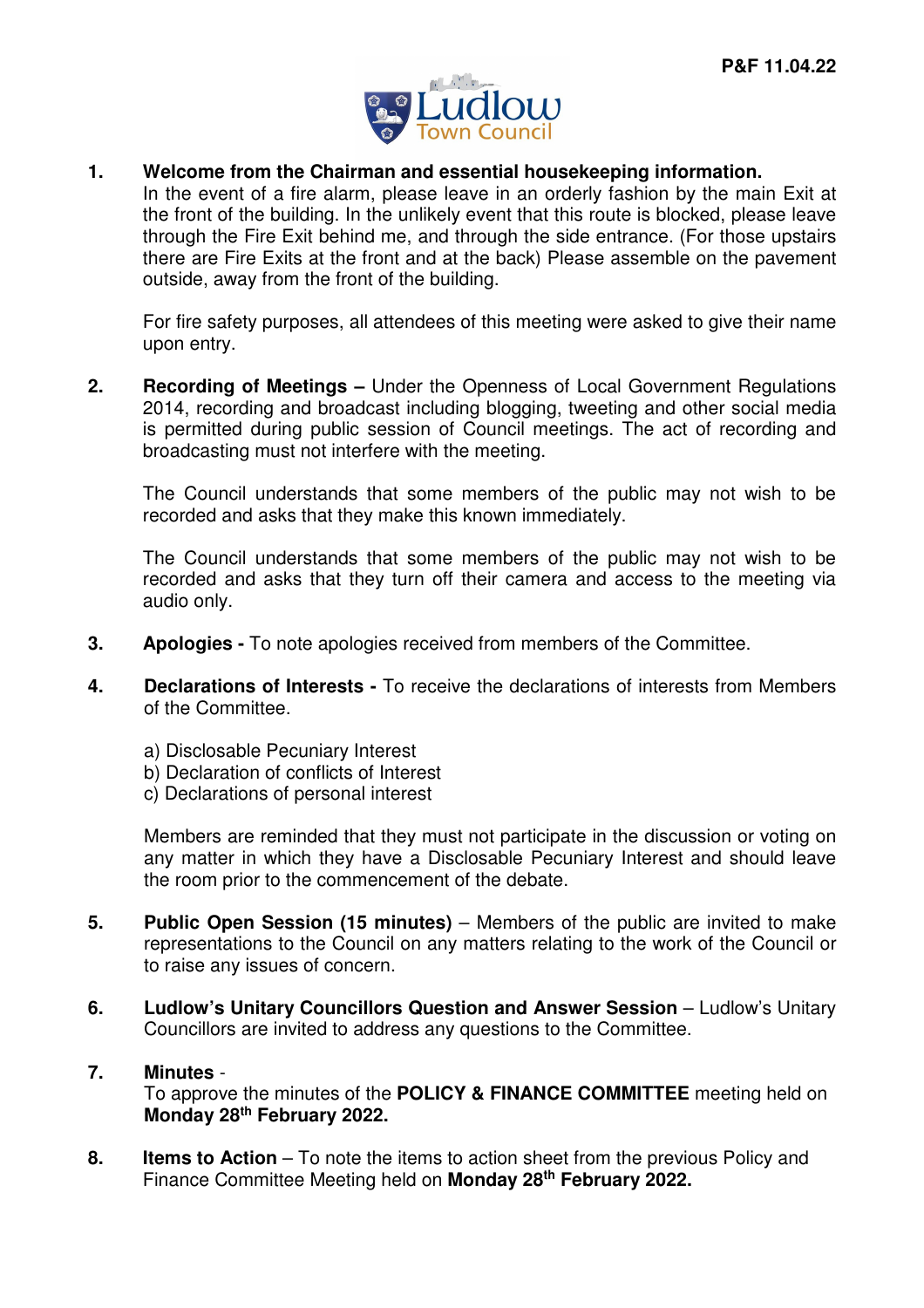

|     | <b>ITEM</b>                                                                                                                                                                                                                                                                                                                                                                                                                                                                     | <b>Attachment</b>   |
|-----|---------------------------------------------------------------------------------------------------------------------------------------------------------------------------------------------------------------------------------------------------------------------------------------------------------------------------------------------------------------------------------------------------------------------------------------------------------------------------------|---------------------|
| 9.  | <b>FINANCE INFORMATION</b>                                                                                                                                                                                                                                                                                                                                                                                                                                                      |                     |
|     | To receive:-                                                                                                                                                                                                                                                                                                                                                                                                                                                                    |                     |
| a)  | Cash Book – Payments and Income for January and February 2022                                                                                                                                                                                                                                                                                                                                                                                                                   | 9a                  |
| b)  | Reconciliation for January and February 2022                                                                                                                                                                                                                                                                                                                                                                                                                                    | 9 <sub>b</sub>      |
| C)  | Barclaycard Statements for December 2021 and January 2022                                                                                                                                                                                                                                                                                                                                                                                                                       | 9c                  |
| d)  | PayPal – Payments, Income & Reconciliation for January and February<br>2022                                                                                                                                                                                                                                                                                                                                                                                                     | 9d                  |
| e)  | Petty Cash – Payment, Income & Reconciliation for January and<br>February 2022                                                                                                                                                                                                                                                                                                                                                                                                  | 9e                  |
| f)  | Public Sector Deposit Fund - Payment, Income & Reconciliation for<br>January and February 2022                                                                                                                                                                                                                                                                                                                                                                                  | 9f                  |
| g)  | Mayor's Charity Account - Payment, Income & Reconciliation for<br>January and February 2022                                                                                                                                                                                                                                                                                                                                                                                     | 9g                  |
| 10. | <b>AGED DEBTORS</b>                                                                                                                                                                                                                                                                                                                                                                                                                                                             |                     |
|     | To receive the current aged debtors report and explanation                                                                                                                                                                                                                                                                                                                                                                                                                      | 10                  |
| 11. | <b>POLICY REVIEW</b>                                                                                                                                                                                                                                                                                                                                                                                                                                                            |                     |
| a)  | To consider the list of existing policies for updating, and drafting from                                                                                                                                                                                                                                                                                                                                                                                                       | 11a                 |
|     | new as known.                                                                                                                                                                                                                                                                                                                                                                                                                                                                   |                     |
| b)  | To approve recommendation of the prioritised schedule for the review<br>and updating of existing policies, and an outline process to explain the<br>review and updating process for approval by Council.                                                                                                                                                                                                                                                                        | 11 <sub>b</sub>     |
| 12. | <b>CO-OPTION POLICY</b>                                                                                                                                                                                                                                                                                                                                                                                                                                                         | 12                  |
|     | To recommend adoption of the co-option policy and timetable to Full<br>Council                                                                                                                                                                                                                                                                                                                                                                                                  |                     |
| 13. | SHROPSHIRE COUNCIL STREET TRADING POLICY INFORMAL<br><b>CONSULTATION</b>                                                                                                                                                                                                                                                                                                                                                                                                        | 13                  |
|     | To consider and comment on Shropshire Council's proposed Street<br>Trading Policy for 2023-2027                                                                                                                                                                                                                                                                                                                                                                                 |                     |
| 14. | <b>EXCLUSION</b><br><b>PRESS</b><br>AND PUBLIC: PUBLIC<br><b>BODIES</b><br><b>OF</b><br>(ADMISSION TO MEETINGS) ACT 1960<br>The Chairman will move that the public be excluded from the meeting<br>for the following item(s) of business pursuant to section 1 of the Public<br>Bodies (Admission to Meetings) Act 1960, on the grounds that publicity<br>would be prejudicial to the public interest by reason of the confidential<br>nature of the business to be transacted. | <b>No</b><br>papers |
| 15. | <b>LUDLOW FOOD FESTIVAL</b><br>To consider the Licence terms and fees to recommend approval by Full                                                                                                                                                                                                                                                                                                                                                                             | 15                  |
|     | Council                                                                                                                                                                                                                                                                                                                                                                                                                                                                         |                     |